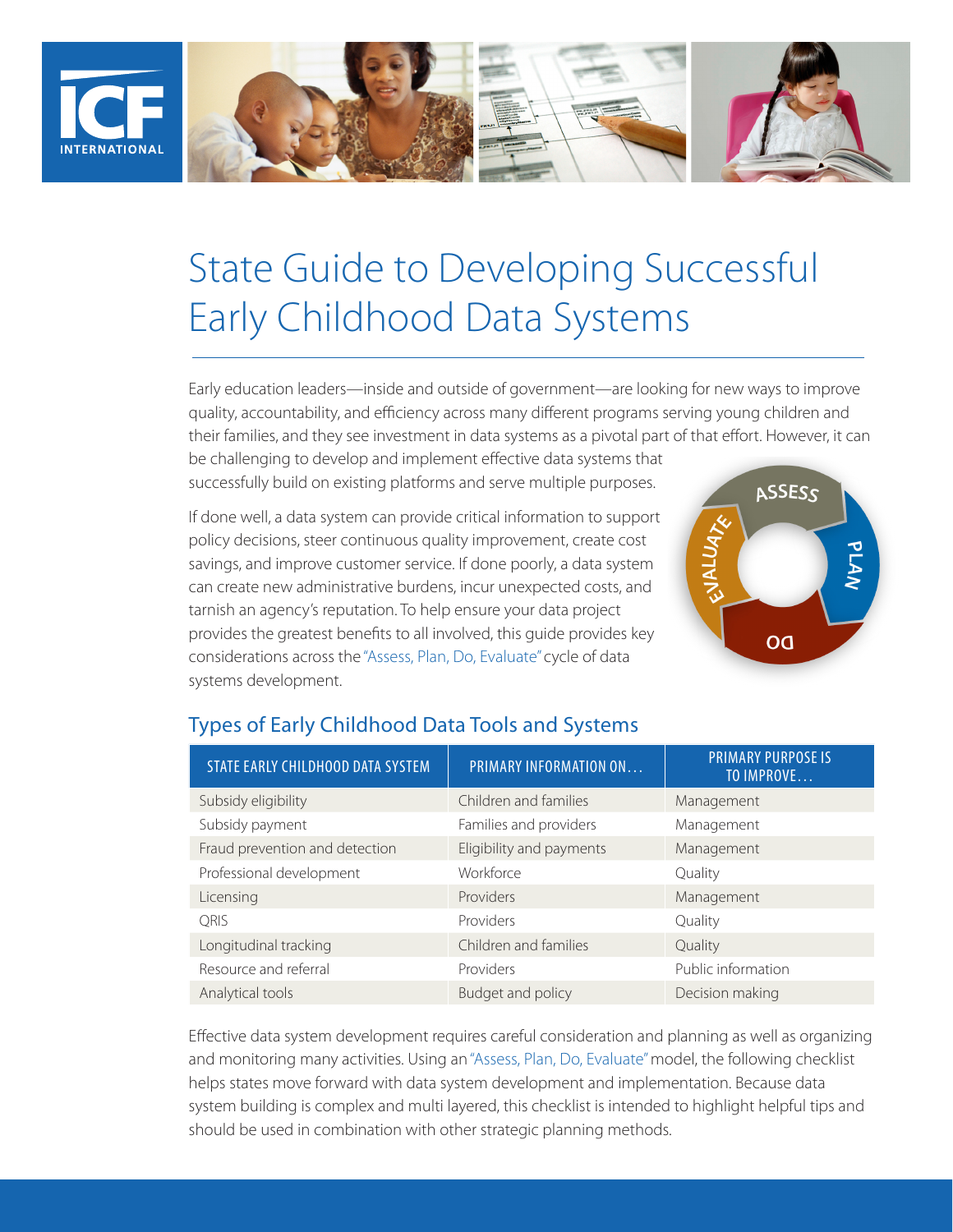## **ASSESS**

- **Examine current business processes and policies.** 
	- Map current processes in detail, and identify the key areas where data system improvements would do the most to help you achieve your goals.
	- Involve all levels of staff in the assessment process to identify "pain points" and areas for improvement.
	- Be open to changing processes, and helping resistant staff see the benefits of the change.
- Research current technology solutions.
	- Engage your state information technology (IT) agency early to determine what enterprise options may already be available.
	- "Off-the-shelf" solutions cannot be adapted to a state's unique circumstances, but may be less expensive because they don't require customization.
	- "Customized off-the-shelf solutions" (COTS) have some adaptability, and are more expensive because of the additional development and design costs.
	- Each solution carries its own pros and cons, and each will have varying levels of flexibility to integrate and share data with other systems.
- Examine the current landscape of data systems in the state that include young children.
	- What data elements are collected, and how are they defined?
	- How do your data and reporting needs overlap with other data systems?
	- Are there opportunities for sharing and/or integration?
- **Engage a trusted advisor.** 
	- At each stage of the "Assess, Plan, Do, Evaluate" cycle, a "trusted advisor" can help identify best practices and lessons learned in other states and agencies, provide critical guidance in working with IT vendors, and ensure that the planning and implementation goes smoothly and on schedule.

#### **PLAN**

- **Create an executive steering committee to guide the** work from inception. Buy-in, stewardship, and ownership of the project from a broad array of stakeholders will make the planning process stronger and pave the way for smoother project implementation.
	- Establish governance and protocols for decision making, approvals, and multilevel communication throughout the process. Your "trusted advisor" can help you design a project charter to establish this critical foundation.
	- Establish subcommittees that will participate in development and implementation, and continue with ongoing system evaluation and improvement activities.
	- Include external stakeholders, other state agency staff, researchers, providers, and parents.
	- Include staff from each division of the implementing agency(ies)—IT, financial, audit, legal, fraud, policy, and so on.
- Define the scope of work (SOW) and specific business and functional requirements, based on your needs assessment.
	- System design starts with this step. Your SOW and requirements should not eliminate the flexibility to add new ideas later, but failing to be specific can compromise your success and the integrity of the system.
	- Your "trusted advisor" can assist you with developing a request for proposal (RFP) to procure an IT system development contract.
- Commit to a realistic timeline and budget.
	- Be upfront with executives and the legislative branch about the importance of a realistic timeline.
	- Give careful consideration to vendors who promise turnaround times that seem too good to be true.
	- If fiscal resources are constrained, start small and do it very well—it could help justify future investments.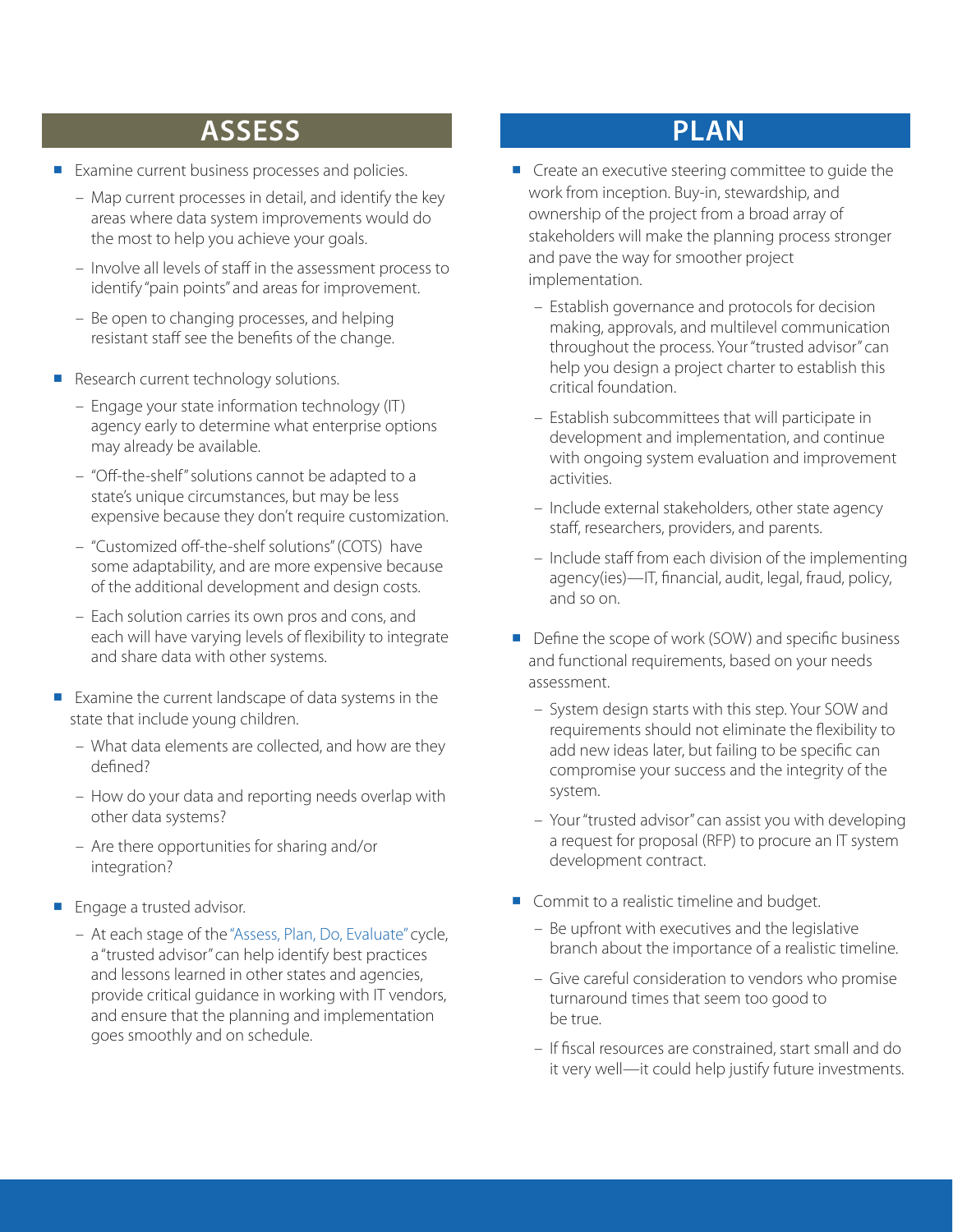#### **DO**

- Stick to the project charter established by the executive steering committee.
	- It may be tempting to avoid protocol to get a "quick fix," but it may damage the end result.
	- Your "trusted advisor" can help monitor and report the progress of the work.
- Engage established work groups to do hands-on review at critical stages of development.
	- Ask your vendor to include users in a "test drive" at scheduled milestones during system development.
	- Keep your staff and other end users involved. Their attitude and support will ultimately determine the extent to which the new system is adopted and fully integrated into daily program operations.
- Roll out the new system in phases that make sense for your situation.
	- Weigh risks and benefits of staggered roll out versus one-time, full-blown roll out.
	- Small software pilots can help you test and revise.
	- Regardless of the roll out schedule, allow ample time for staff training on the new system.

### **EVALUATE**

- **Define success metrics at the outset.** 
	- Data system implementation success and ongoing program success metrics are two different things. Your "trusted advisor" can help you develop metrics that measure both.
- $\blacksquare$  Have a plan for improving usability, getting and acting on feedback from both internal and external stakeholders.
	- Data systems are never done. Use your executive steering committee and/or subcommittees to share information about the system (good and bad) and to manage the continuous quality improvement process.

Development and implementation of data systems is a complex but essential part of early childhood system building and quality improvement. Working with an expert "trusted advisor " and using the "Assess, Plan, Do, Evaluate" model helps ensure success every step of the way—a smooth and insightful development process, thoughtful and inclusive implementation, and the best cost and management benefits.